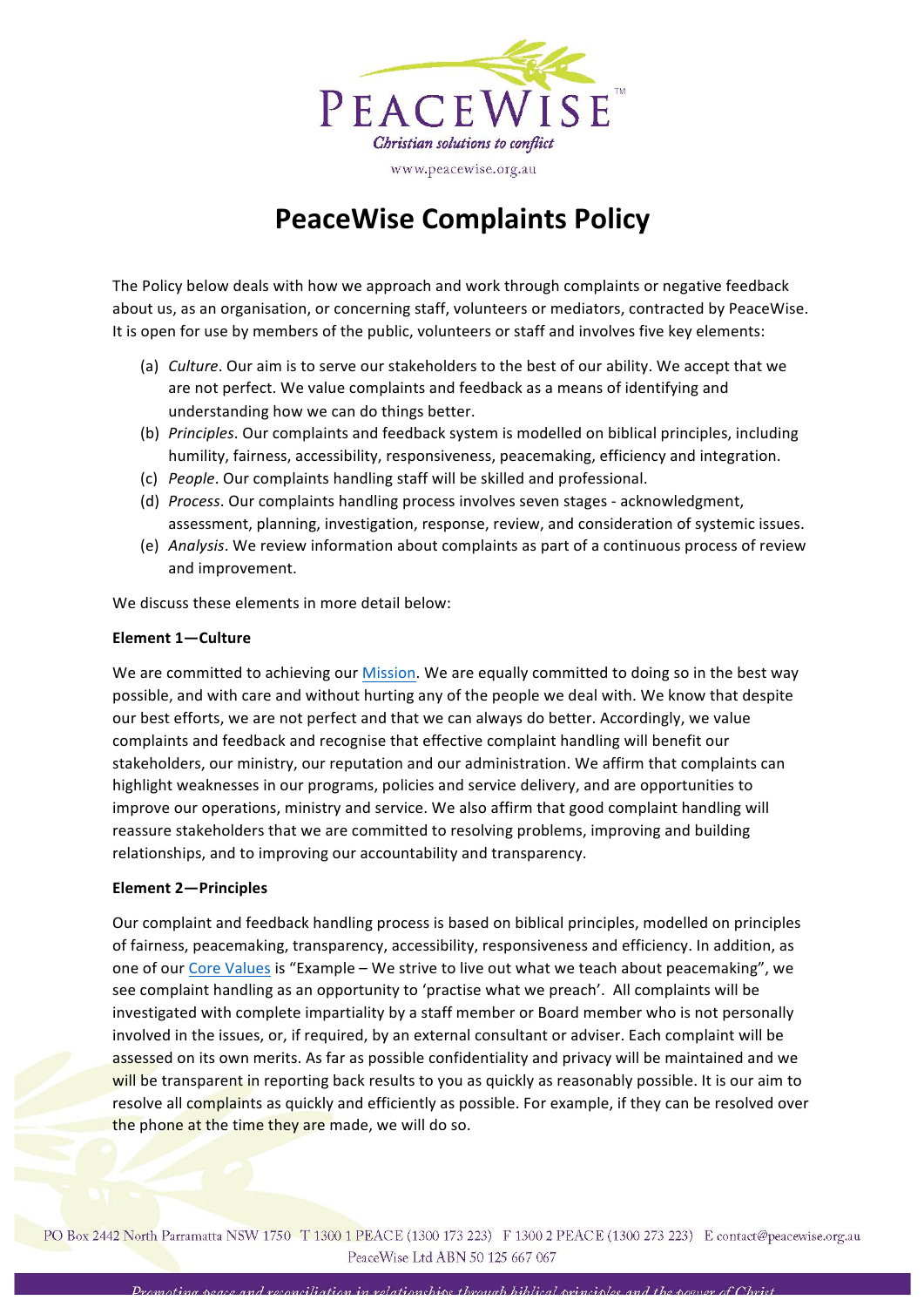We will not victimise or treat any person adversely because they have made a complaint. There is no financial charge for making a complaint. If you have special needs (eg non English speaking background or a physical impairment), please let us know and we will do our best to assist you.

You may initiate a complaint or feedback by email, letter or telephone call - see the contact details below. If you wish to make your complaint or provide feedback anonymously, it will still receive our genuine attention, although of course we will be unable to report back or seek further information which may be able to assist us in dealing with any issue. We are happy to deal directly with you, or through a parent, guardian, friend or adviser.

## Element 3-People

We deeply value our stakeholders, staff and volunteers and we take complaints and feedback seriously. All complaints will be handled by our National Ministry Coordinator, unless it is inappropriate for him or her to do so, eg due to absence or a lack of independence, in which case another senior member of staff or a Board member will handle it. In matters of great significance, we may outsource the handling of a complaint to an external adviser or consultant, to whom we will give complete co-operation.

## Element 4-Process

Our standard complaint handling procedures are as follows (although we reserve the right to approach a complaint more flexibly if we think it will achieve a more just and efficient outcome):

- 1. We will acknowledge each complaint promptly and give you the contact details of the person handling the complaint, ideally within 2 business days. If we have not finalised your complaint within 7 days after that, we will contact you to report our progress.
- 2. We will open a confidential complaint file, assess the complaint and assign it priority.
- 3. If some form of further enquiry or investigation is required, we will plan how the enquiry or the investigation is to be carried out.
- 4. We will investigate all relevant factual issues and then review the complaint in light of those facts. We will then consider options for complaint resolution and any reconciliation of relationship required.
- 5. We will contact you to discuss the complaint. In doing so we will inform you of the relevant facts we have identified and ask you to comment and/or give us any other relevant information you may have. We will then discuss with you how we propose to resolve the complaint. If we were wrong or have acted inappropriately, we will apologise and ask for your forgiveness. We will follow the PeaceWise 4Gs process and/or PAUSE principal as appropriate.
- 6. If you are not satisfied with the proposed resolution, our Chair will review the position, and we will contact you appropriately. If there has not been a satisfactory outcome to your complaint, we may suggest that together we follow a Christian mediation process. Alternatively, you may pursue any other action which you believe is appropriate.
- 7. We will act as soon as reasonably possible on any systemic issues that are identified as a result of the complaint or feedback.